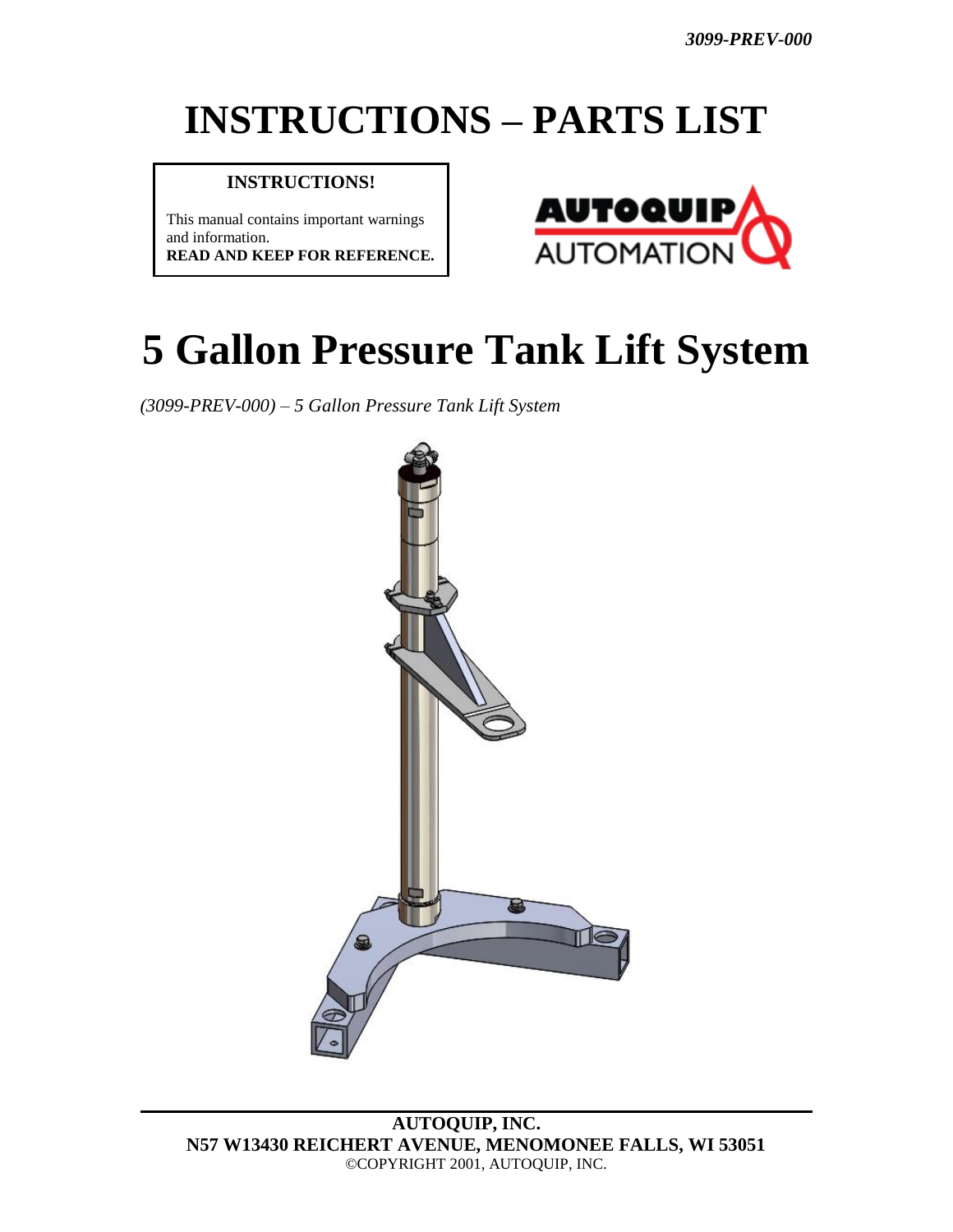# *Table of Contents*

| Maintenance Schedule8 |  |
|-----------------------|--|
|                       |  |
|                       |  |
|                       |  |
|                       |  |
|                       |  |

### *Symbols*

#### **Warning Symbol Caution Symbol**

This symbol alerts you to the possibility of This symbol alerts you to the possibility of the instructions. Do not follow the instructions.





serious injury or death if you do not follow damage to or destruction of equipment if you

2

### **WARNING**

#### **EQUIPMENT MISUSE HAZARD**

Equipment misuse can cause the equipment to rupture or malfunction and result in serious injury.

- This equipment is for professional use only.
- Read all instruction manuals, tags, and labels before operating the equipment.
- Use the equipment only for its intended purpose. If you are not sure, call your Autoquip distributor.
- Do not alter or modify this equipment. Use only genuine Autoquip parts.
- Check equipment daily. Repair or replace worn or damaged parts immediately.
- Use fluids and solvents that are compatible with the equipment wetted parts. Refer to the **Technical Data** section of all equipment manuals. Read the fluid and solvent manufacturer's warnings.
- Always wear protective eyewear, gloves, clothing, and respirator as recommended by the fluid and solvent manufacturer.
- Comply with all applicable local, state, and national fire, electrical, and safety regulations.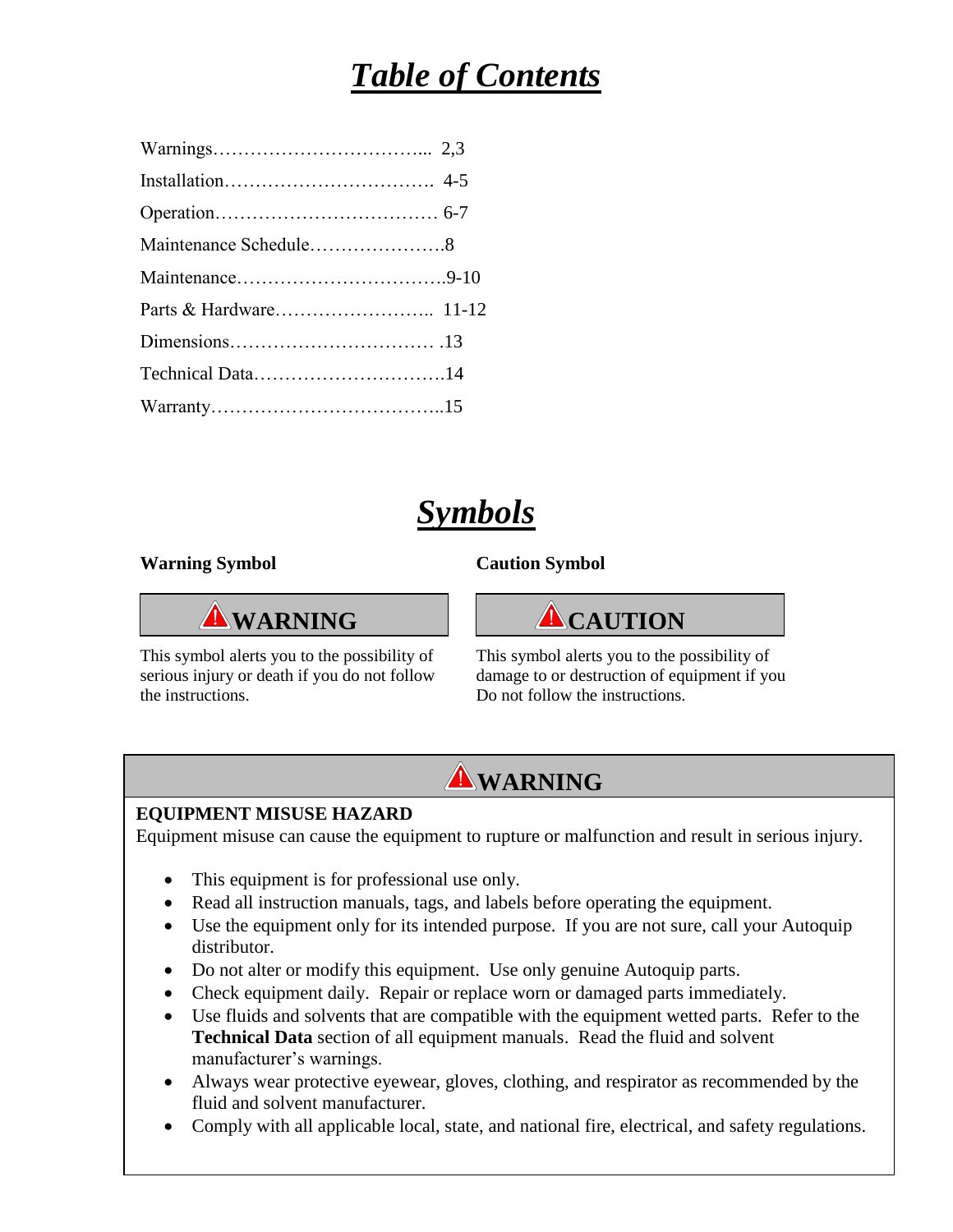### **WARNING**

#### **FIRE AND EXPLOSION HAZARD**

Improper grounding, poor ventilation, open flames, or sparks can cause a hazardous condition and result in a fire or explosion and serious injury.

- Ground the equipment and the object being sprayed. . Refer to **Grounding** on page 5
- If there is any static sparking or you feel an electric shock while using the equipment, **stop spraying immediately.** Do not use the equipment until you identify and correct the problem.
- Do not use 1,1,1-trichloroethane, methylene chloride, other Halogenated hydrocarbon solvents, or fluids containing such solvents in aluminum components. Such use could result in a serious chemical reaction, with the possibility of explosion.
- Do not use kerosene or other flammable solvents or combustible gases to flush the unit.
- Provide fresh ventilation to avoid the buildup of flammable fumes from solvents or the fluid being sprayed.
- Keep the spray area free of debris, including solvent, rags, and gasoline.
- Before operating this equipment, electrically disconnect all equipment in the spray area.
- Before operating this equipment, extinguish all open flames or pilot lights in the spray area.
- Do not smoke in the spray area.
- Do not turn on or off any light switch in the spray area while spraying or while there any fumes in the air.
- Do not operate a gasoline engine in the spray area.

#### **MOVING PARTS HAZARD**

Moving parts, such as the rotating blades of the agitator, can pinch or amputate your fingers or other body parts and can cause splashing in the eyes or on the skin.

- Keep clear of all moving parts when starting or operating the agitator.
- Always shut off the agitator and disconnect the air or electric power line before adjusting the angle of the agitator, removing the agitator from the drum or tank, or checking or repairing any part of the agitator.

#### **HAZARDOUS VAPORS**

Hazardous fluids or toxic fumes from solvents or other chemicals can cause serious injury or death if splashed in the eyes or on the skin, swallowed, or inhaled. When flushing the air motor, keep your face away from the exhaust port. When handling hazardous materials, proper eye and skin protection should be worn.

United States Government safety standards have been adopted under the Occupational Safety and Health Act. You should consult these standards – particularly the General Standards, Part 1910, and the Construction Standards, Part 1926.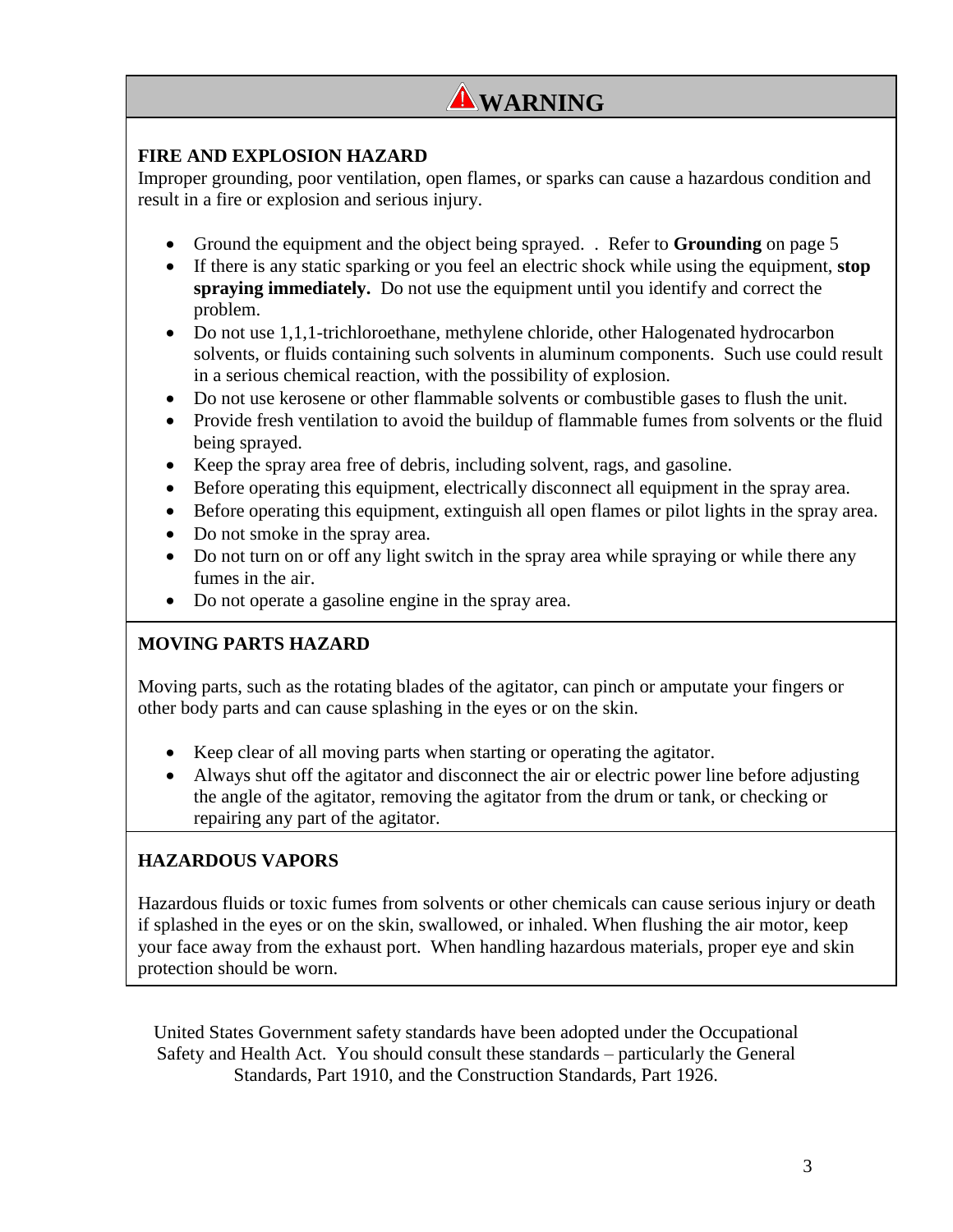# *Installation*

1. Bolt base to a leveled floor securely using the three (3/8") clearance mounting holes. The unit needs to be stable and leveled in order for lift and agitator functions to work properly.

*Note: Improper Installation may cause lift system to work inefficiently.*



2. Remove agitator mount and air motor, If equipped, from pressure pot lid.

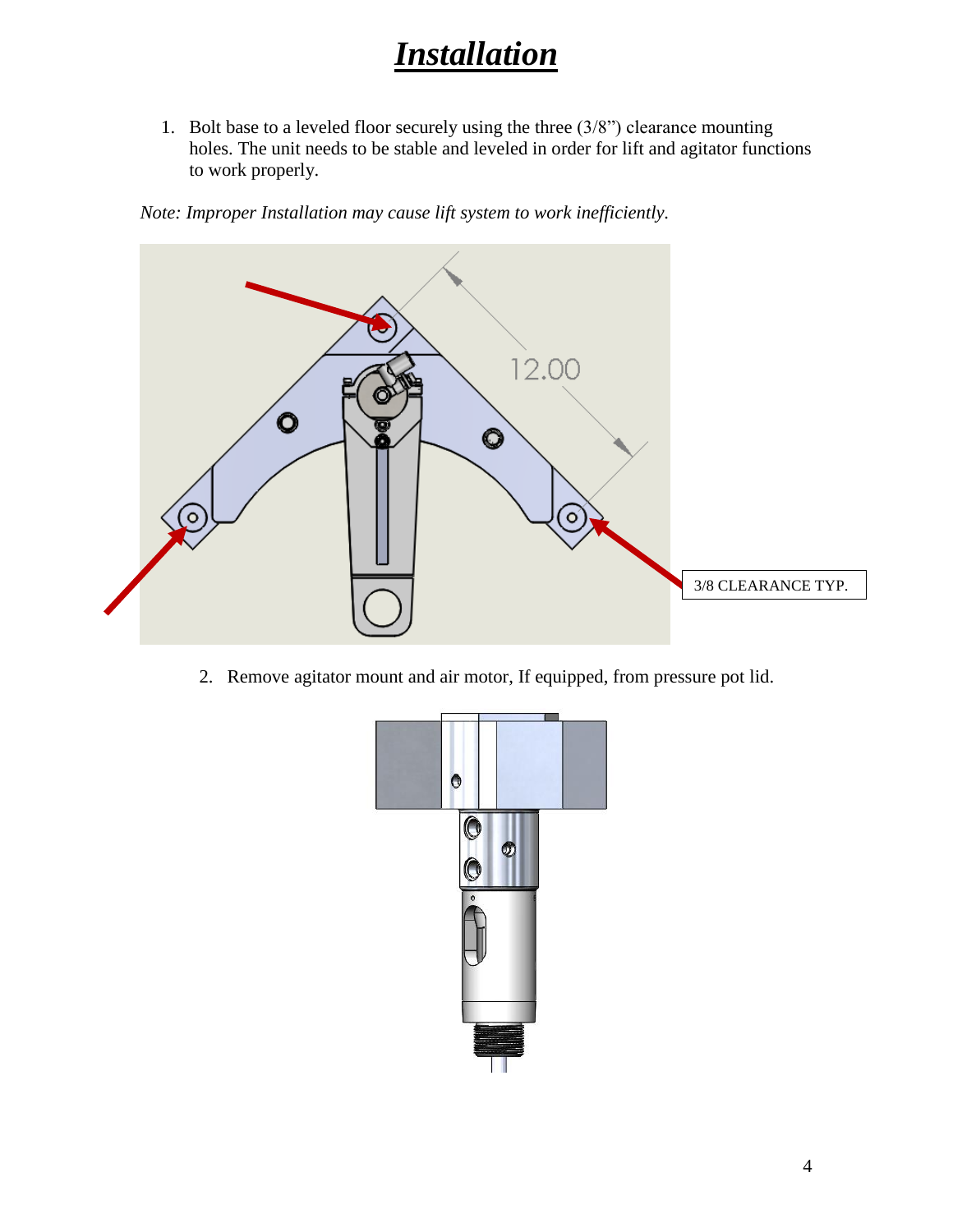3. Position pressure pot so that adapter is free of any clamps, fittings, etc. Insert (1) motor mount adapter into bore of (2) pressure pot lift adapter. Fasten motor mount adapter to lid of pressure pot. Make sure all fittings are clearance free and serviceable before concluding installation.

> *Note: Ensure o-rings are installed on motor mount and pressure pot lift adapter for proper tank sealing*.



4. Install the provided ground wire to the lift system. The ¼" ring terminal should be attached to the lift, and the c-clamp should be attached to a ground bar.

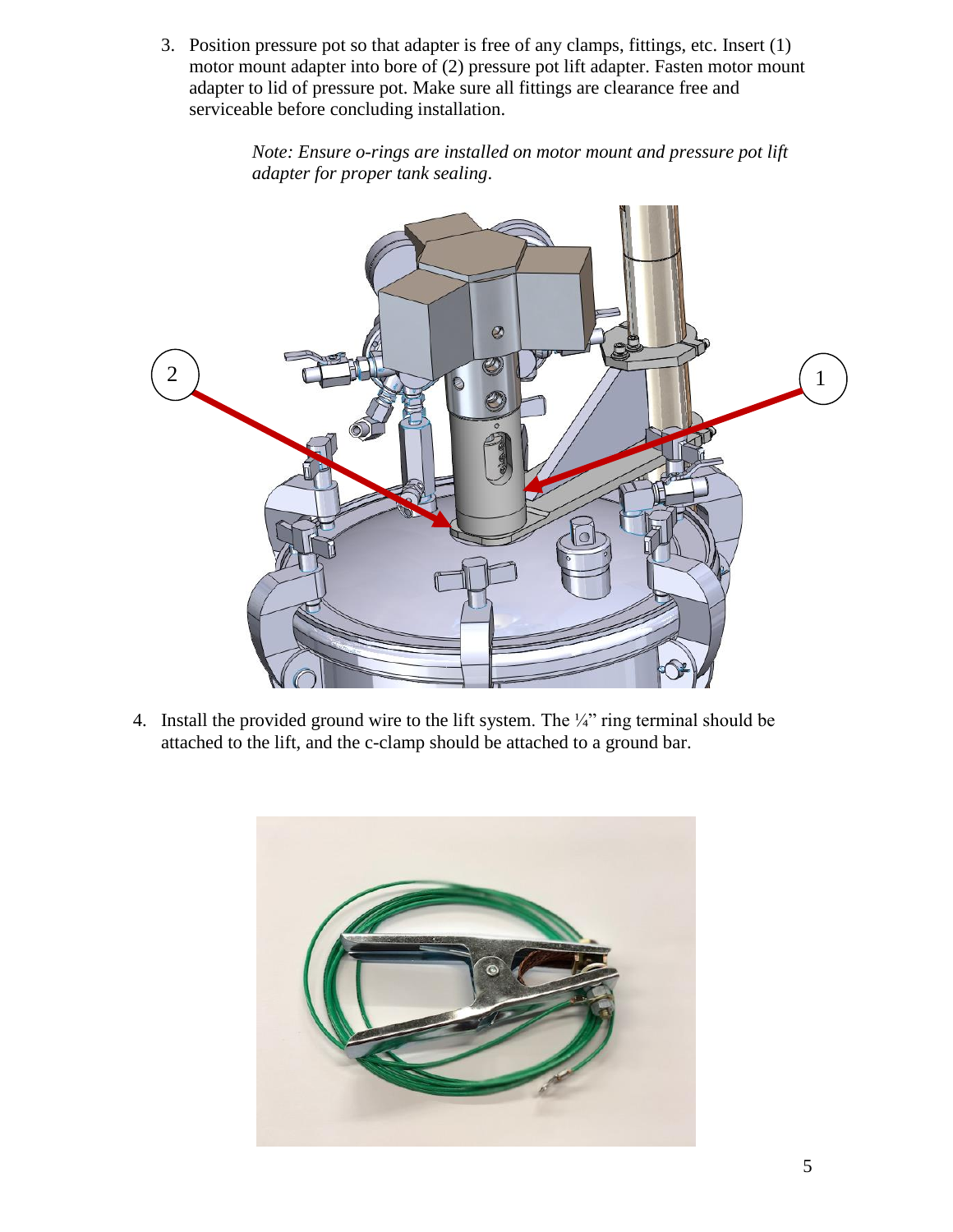# *Operation*

### *Lift System Operation*

The lift speed control fitting on the main lift air tube can be adjusted to modify the rate at which the lift moves upward and releases the air to go downward. The lift speed control fitting has been pre-set for suggested air tube speeds.





Before raising the lift to its upward position, ensure that the agitator of the pressure tank, if equipped, is not running while the lift system is in operation. Autoquip recommends disconnecting air from the agitator before connecting air to the lift system to ensure injury or damage to equipment does not occur.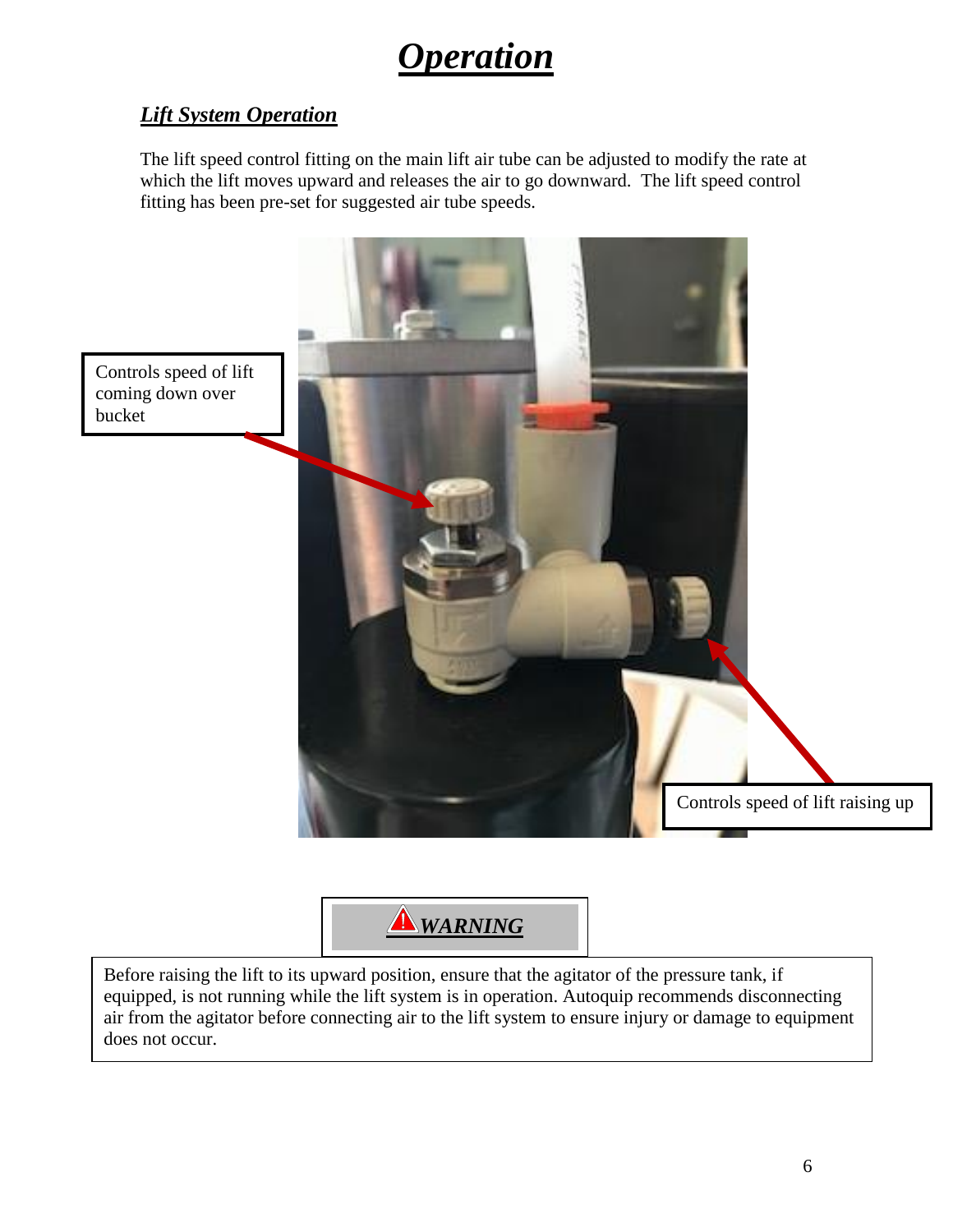### *AQ Recommended Lift System Speed Adjustment*

1) The bottom side of the needle screw that controls the speed of downward motion should be about 9/64" from the locking nut of needle screw.



2) The needle screw that controls the speed of upward motion should be about 3/32" from the locking nut of needle screw.

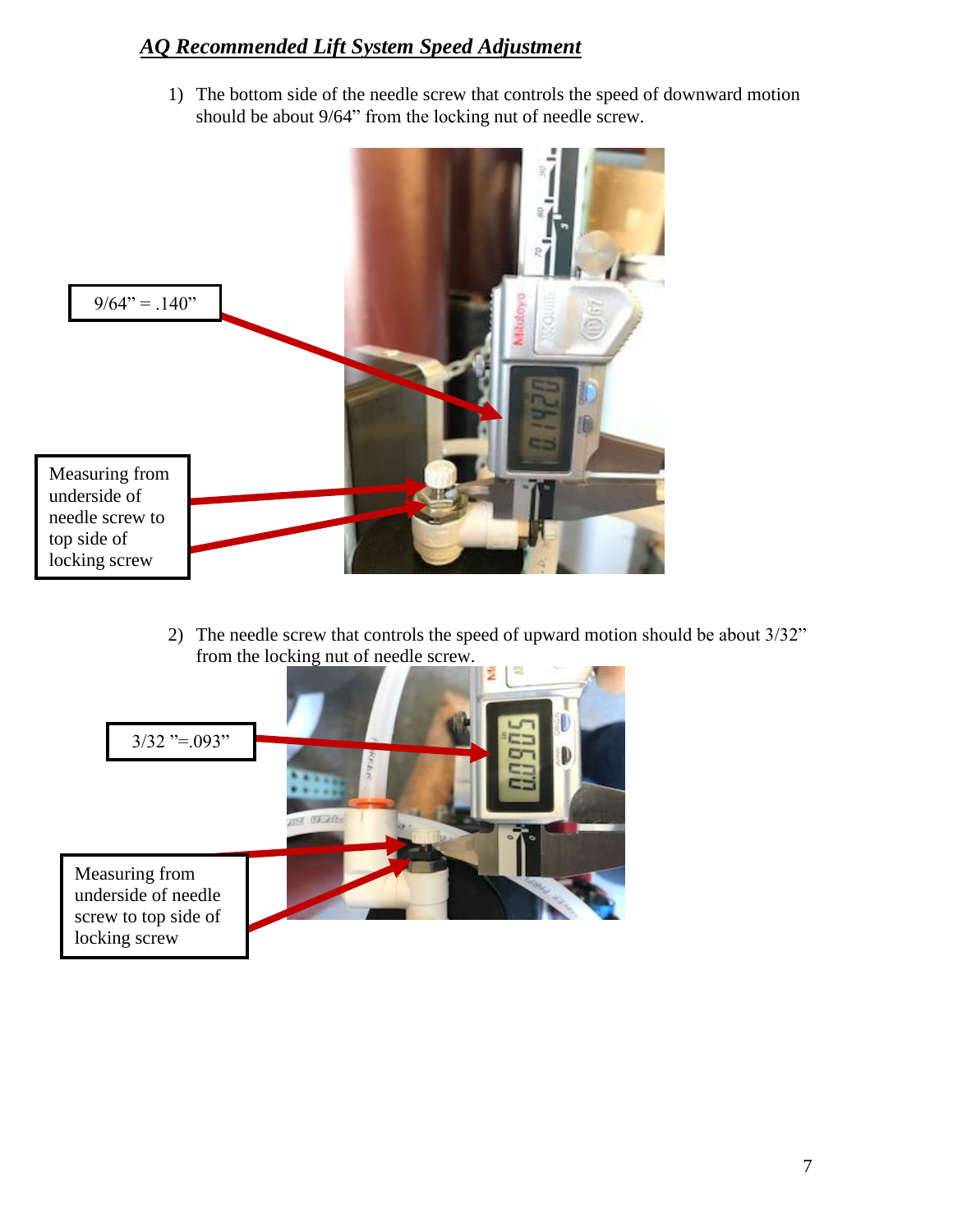# *Recommended Maintenance Schedule*

### *Lift System Maintenance – Recommended parts to be replaced annually*

| -AQ Pressure Pot Lift Lid Teflon O-ring | Part#: 3099-PREV-106  |
|-----------------------------------------|-----------------------|
| -AQ Lift Speed Control Air Fitting      | Part #: 3099-0520-601 |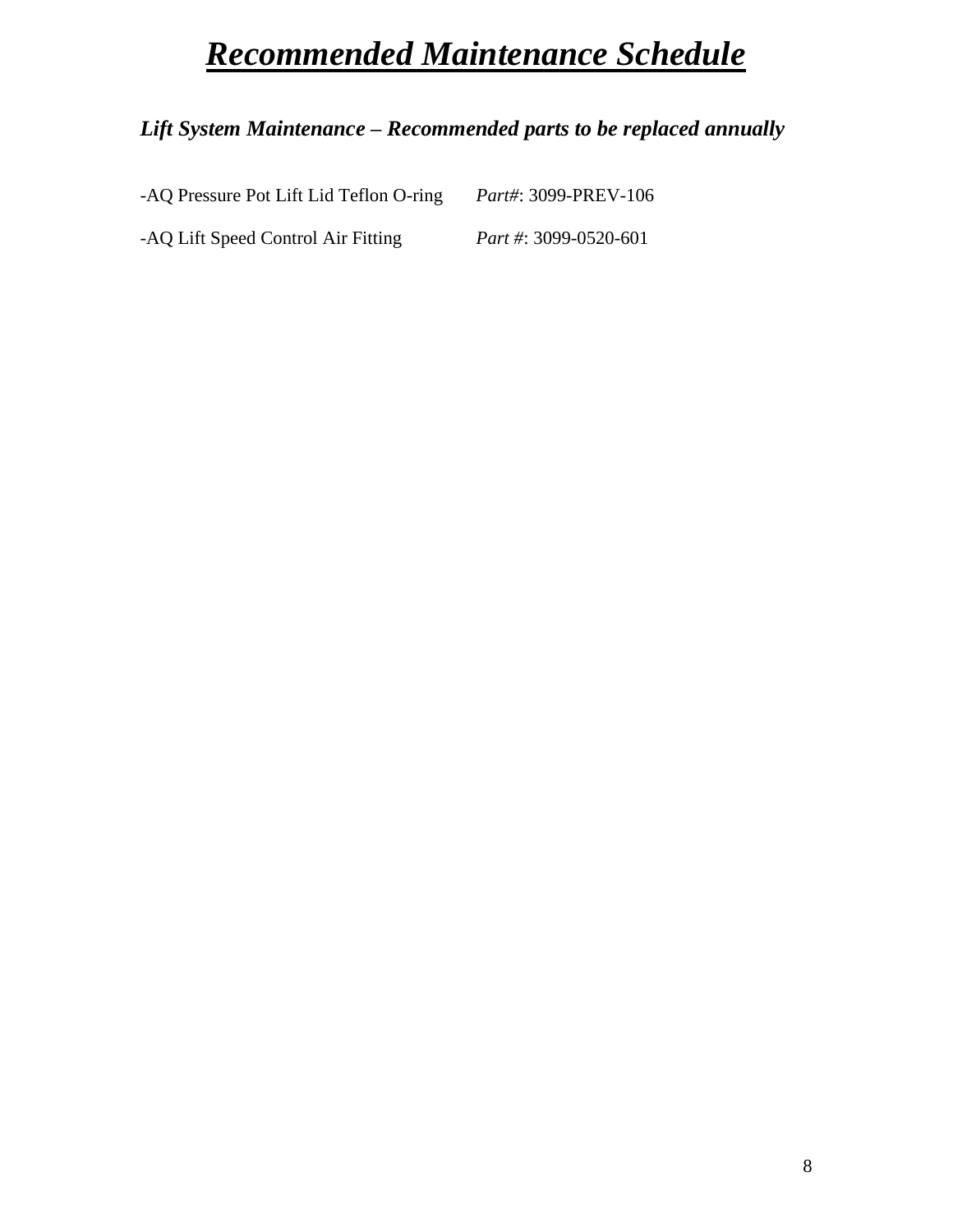### *Maintenance*

*AQ Lift Speed Control Air Fitting*



- 1) Detach the 3/8" airline connected to the speed control air fitting
- 2) Using a 11/16" wrench, loosen the speed control air fitting from the AQ lift tube top cap by turning the nut attached to the fitting near the needle screw that controls the down speed control.
- 3) Make sure the replacement speed control air fitting has thread sealant tape on the threads, and fasten the fitting to the lift tube top cap.
- 4) The replacement AQ lift speed control air fitting will need to be adjusted to the proper lift speeds. See page 7 for instructions on properly setting AQ recommended lift speeds.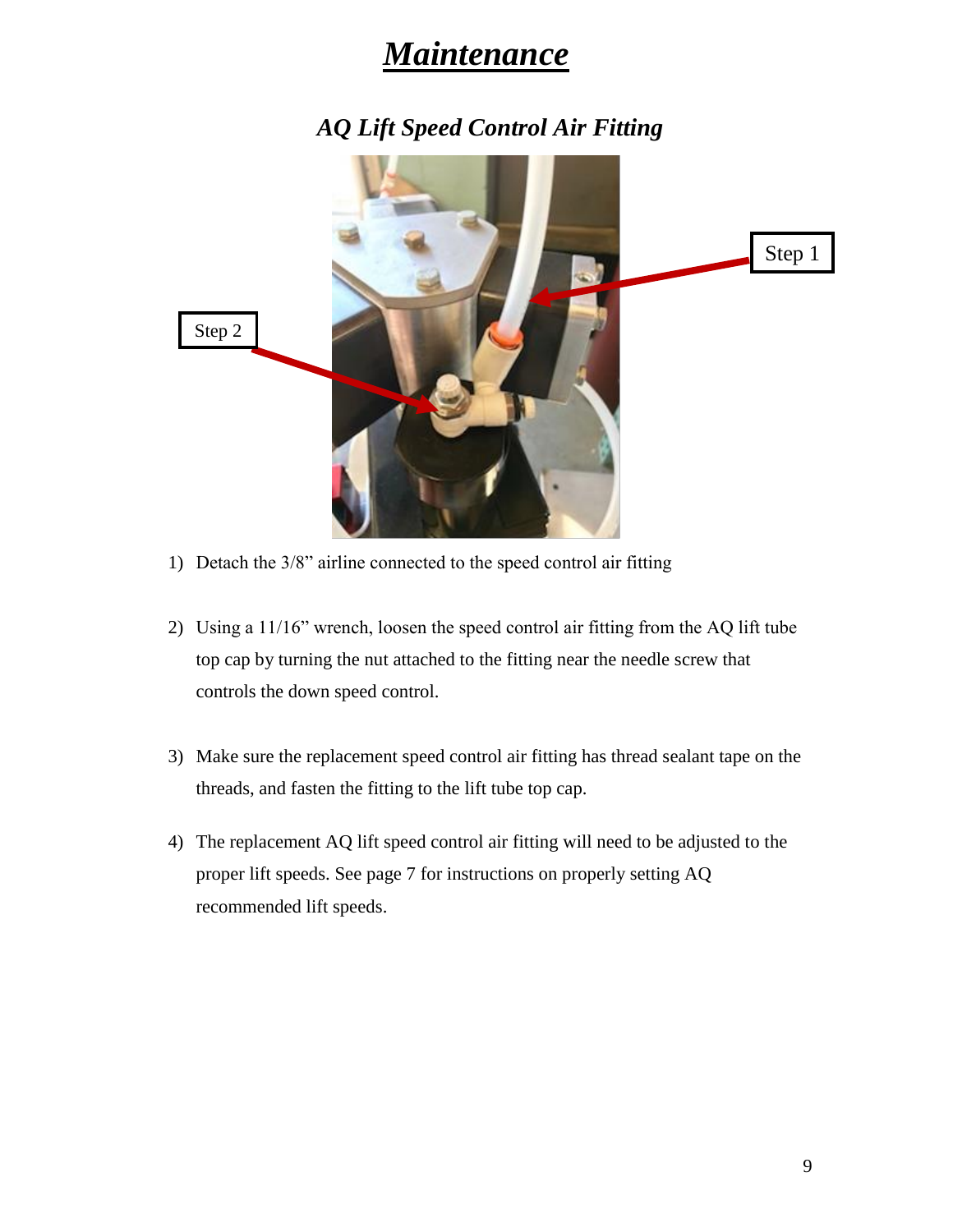*Adjusting Height of Pressure Pot Lift Adaptor Assembly*



1) Loosen the four 10-32 socket head cap screws from the AQ pressure pot lift clamp plate (3099-PREV-102), and the AQ pressure pot lift gusset (3099-PREV-101). With the clamps loose, Adjust the adapter to sit flat to the pressure pot lid and fasten the socket head cap screws to clamp on the air tube.

**Note: Pressure pot elevator system needs to be fastened to a leveled floor, and pressure pot needs to be on flat surface to ensure proper height is set.**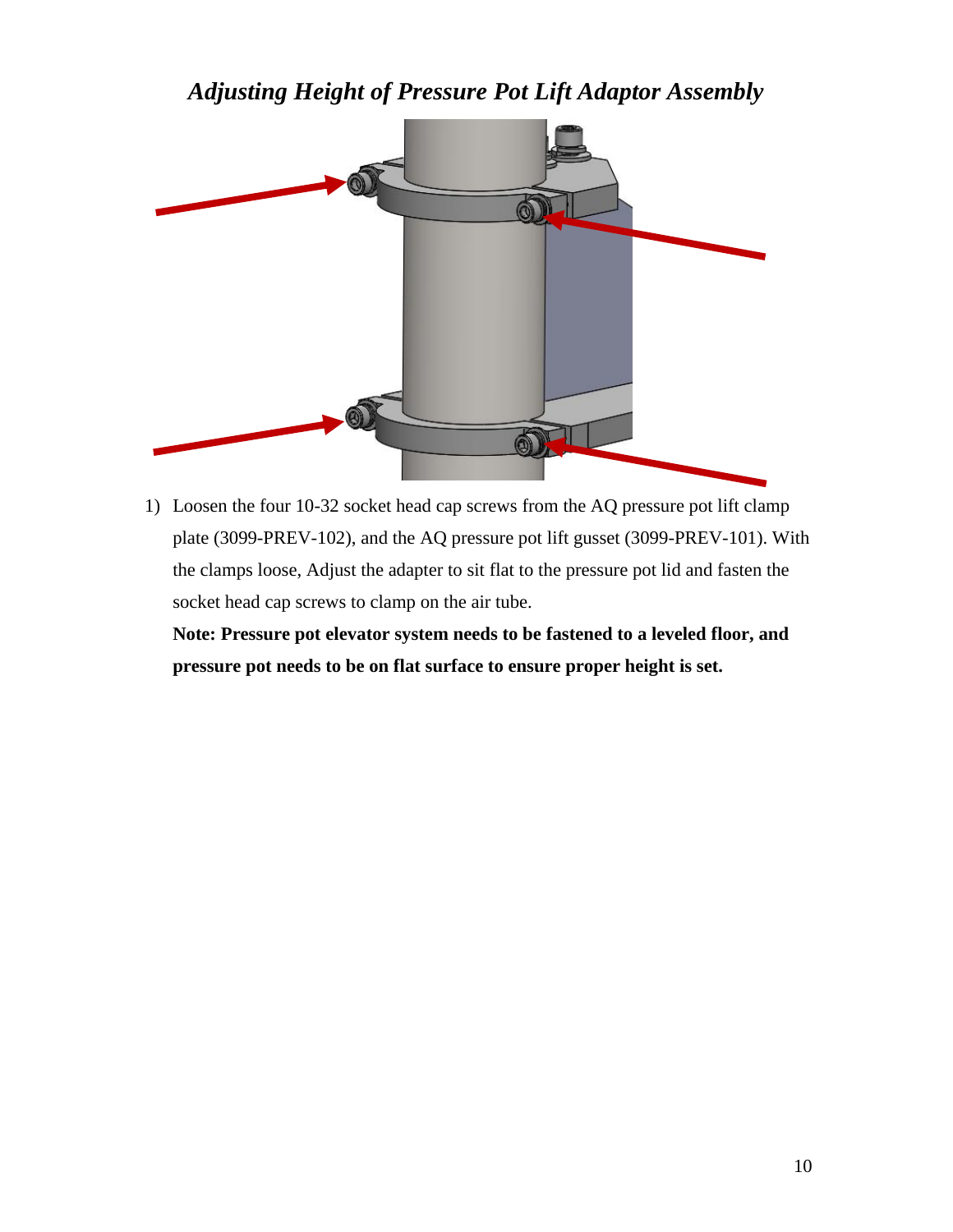# *Parts:*

### *AQ 5 Gallon Pressure Pot Lift system*



| # | Part $#$      | <b>Description</b>                   |
|---|---------------|--------------------------------------|
|   | 3099-PREV-500 | AQ Pressure Pot Agitator Lift Base   |
|   | 3099-0520-200 | AQ Agitator Lift Air Tube Assembly   |
|   | 3099-PREV-100 | <b>AQ Pressure Pot Lift Assembly</b> |
|   | 3099-0520-601 | AQ Lift Speed Control Air Fitting    |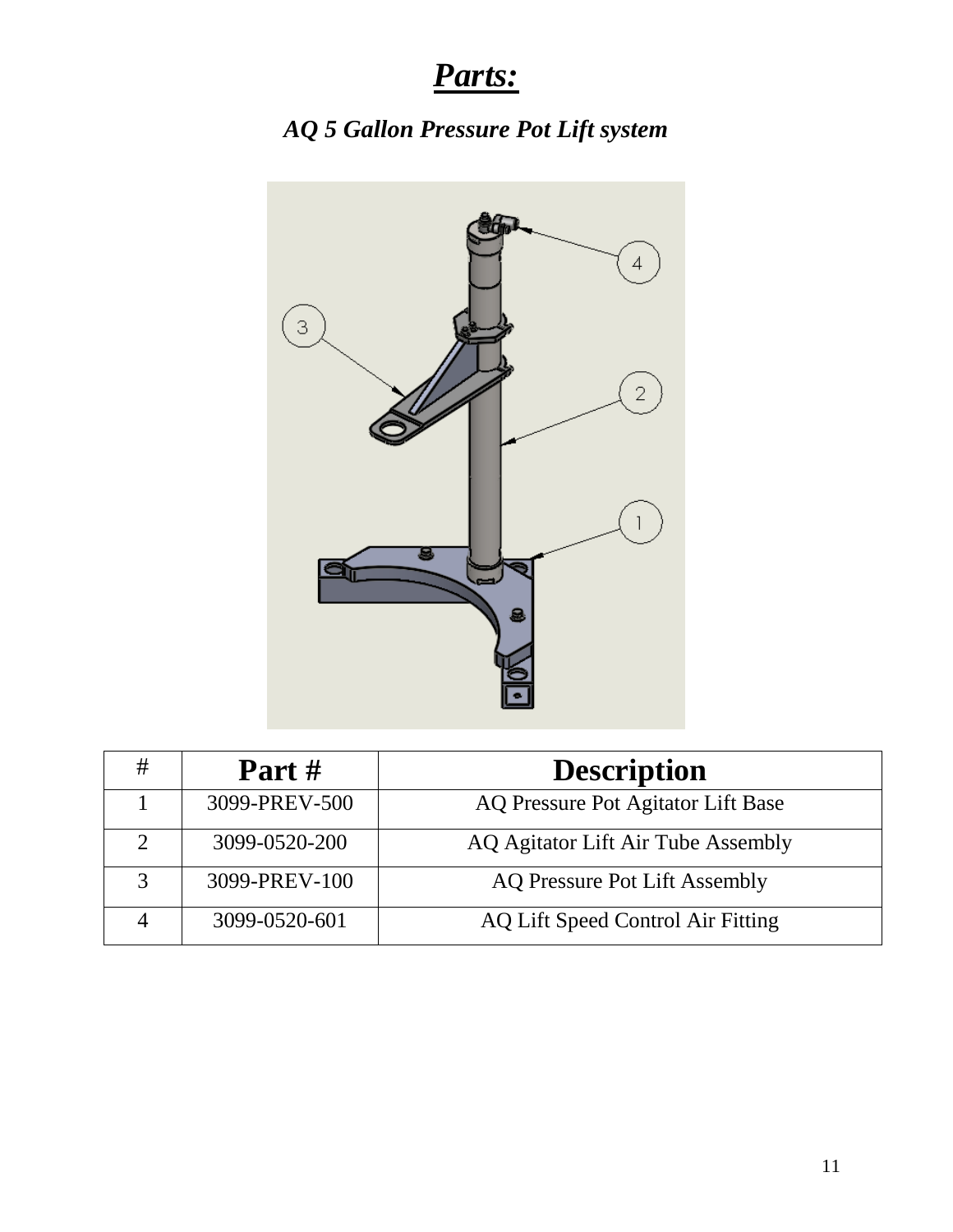### *3099-PREV-100 AQ Pressure Pot Lift Adaptor Assembly*



| #              | Part #        | <b>Description</b>                                                     |
|----------------|---------------|------------------------------------------------------------------------|
| 1              | 3099-PREV-102 | AQ Pressure Pot Lift Agitator Tube Clamp                               |
| 2              | 3099-PREV-103 | AQ Pressure Pot Lift Agitator Gusset Clamp                             |
| 3              | 3099-PREV-101 | AQ Pressure Pot Lift Agitator Gusset                                   |
| $\overline{4}$ | 3099-PREV-106 | AQ Pressure Pot Lift Lid Teflon O-ring                                 |
| 5,6,7          |               | 2X 1/4-20 X 7/8" Stainless Steel SHCS, Lock Washer,<br>and flat Washer |
|                |               |                                                                        |
| 8              |               | $3X\frac{1}{4}$ -20 X $3/8$ " Stainless Steel SHCS                     |
| 9,10,11        |               | 4X 10-32 X 3/4" Stainless Steel SHCS, Lock Washer,                     |
|                |               | and Flat Washer                                                        |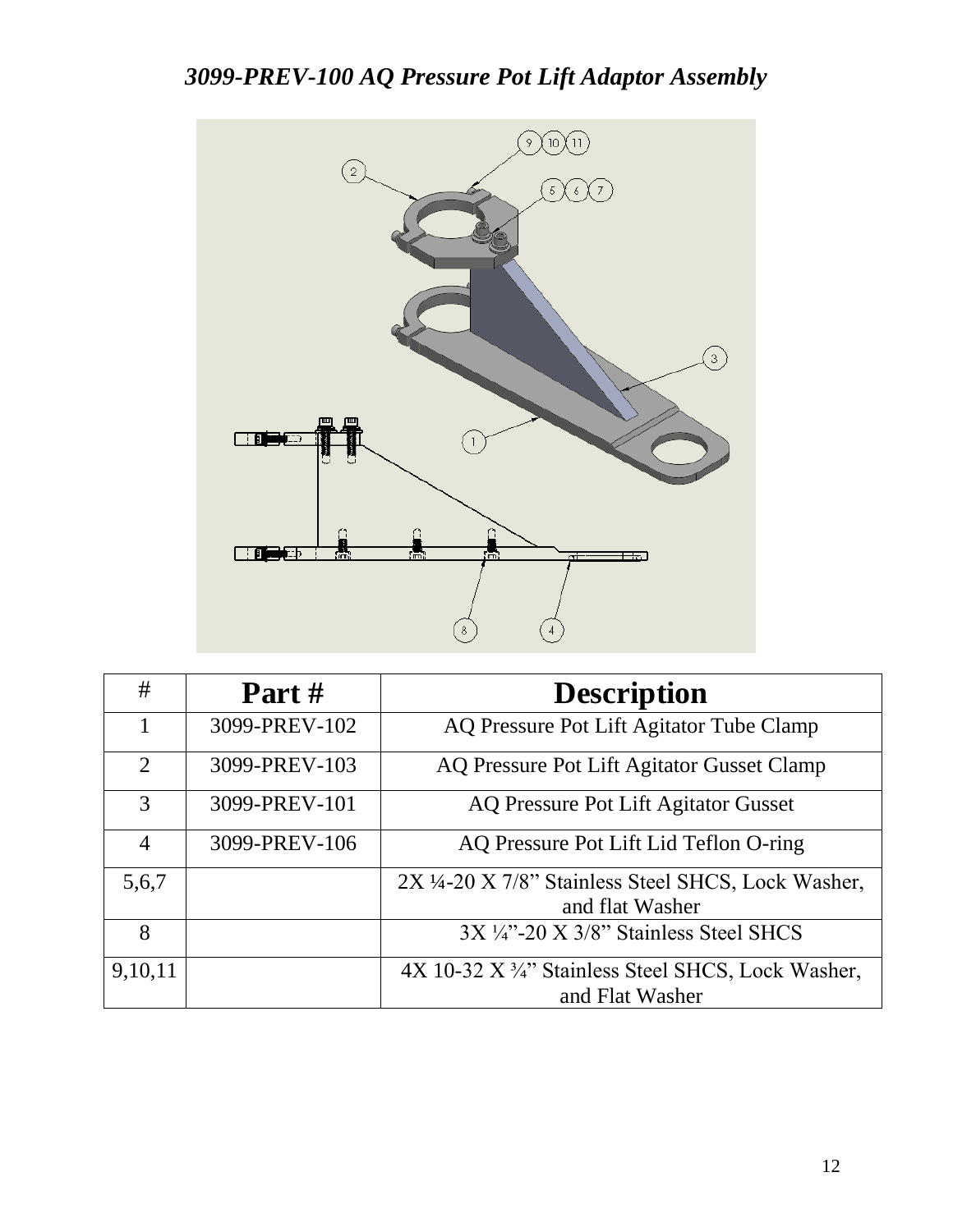# *Dimensions*



### ELEVATOR MAXIMUM HEIGHT

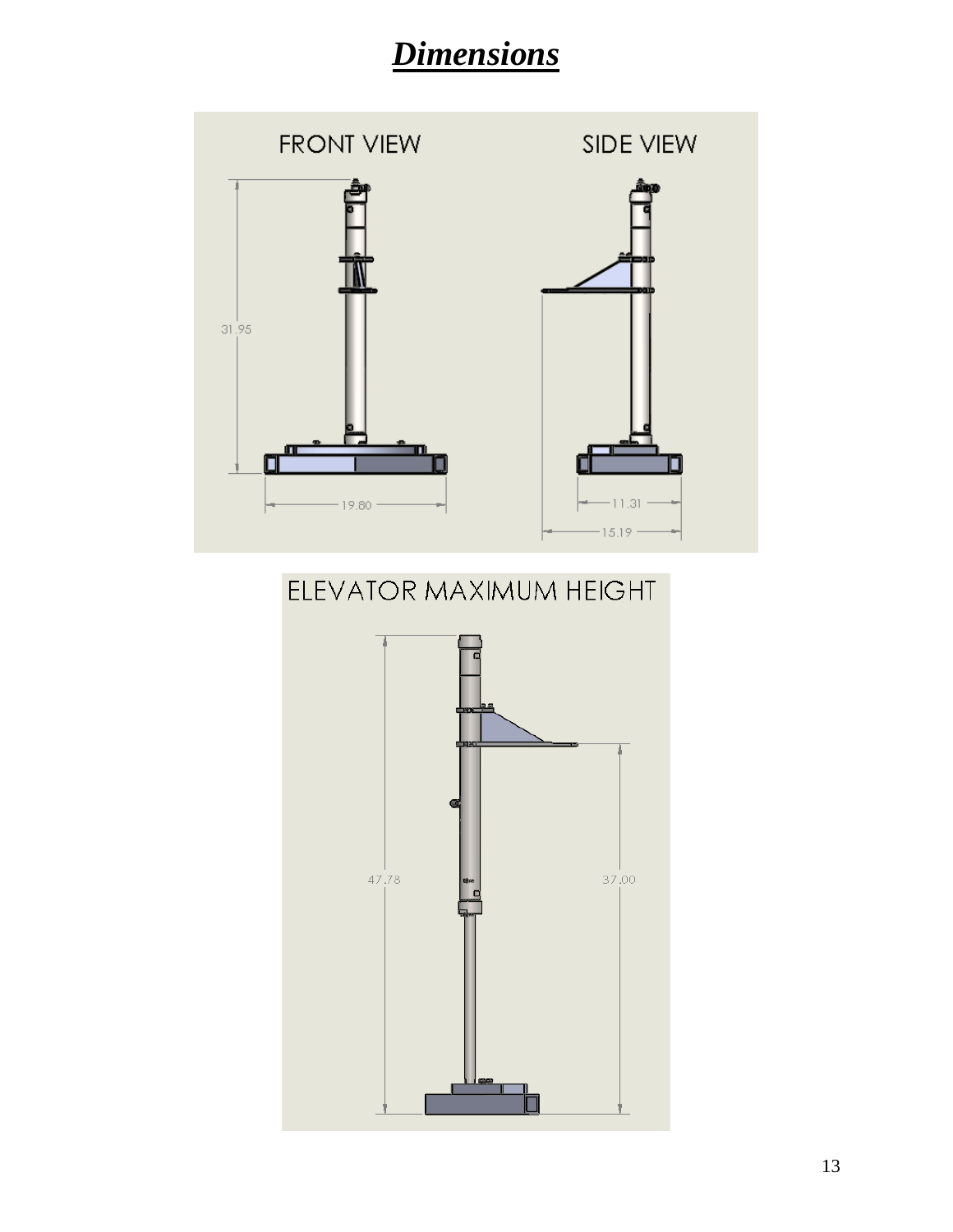# *Technical Data*

**Air inlet size: Ø 3/8" tube**